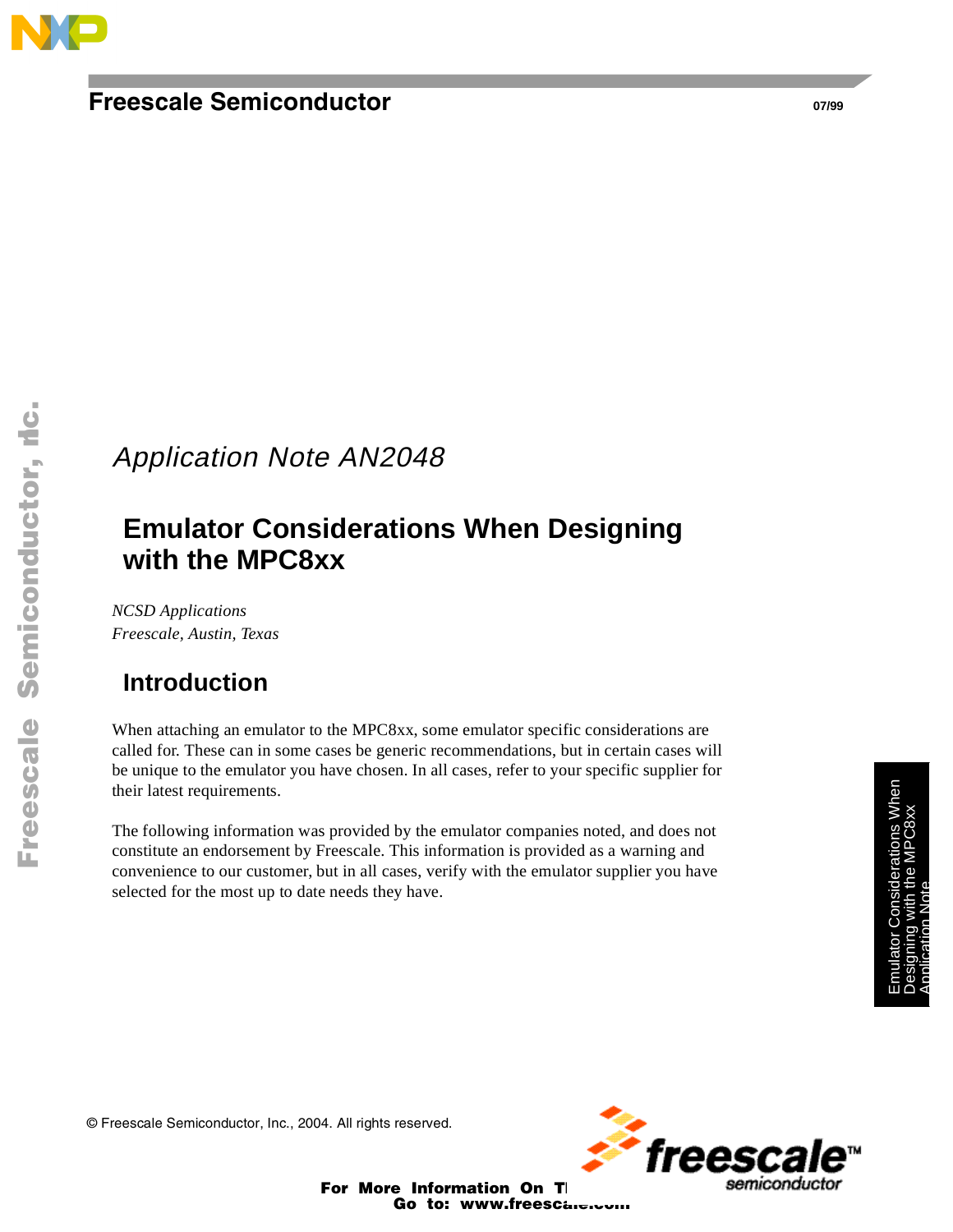

### **Applied Micro Systems ( AMC )**

- When a Applied Microsystems Corporation (AMC) SuperTAP is connected using the mirror or LSA connection method, the SuperTAP uses the JTAG lines and uses the alternate set of DPI control lines. Therefore, JTAG lines are not available.
- When the AMC SuperTAP is connected using the direct chip replacement method, SuperTAP uses the normal DPI lines to control its processor.
- When using the AMC SuperTAP and to avoid conflicts between the DPI and JTAG lines we recommend removing the JTAG lines from the circuit with SuperTAP installed, or making the processor the first device in the scan chain and allow no other device to drive the Transfer Data Out (TDO) signal.
- It may be necessary to isolate the TDI line to prevent the SuperTAP from driving into the target scan chain and confusing other devices downstream.
- It may be necessary to pull the TRST\* line to all other devices controlled by the SuperTAP to ground. This should assure a floating TDI signal will not cause false transitions to be clocked into the other devices.

### **Embedded Support Tools (EST) MPC8xx and EST's VisionICE**

### **VisionICE 10 Pin BDM Support**

### **Reset Configuration Issues:**

- Actively drive the DBGC (D9,D10) and DBPC (D11,D12), Hard Reset Configuration bits onto the bus to select the Multifunction I/O pin selection for target and Development Port. The values required to be driven onto these pins are based on the signals that have been routed to the 10 pin BGND connector.
- There are two BDM "Freeze " signal schemes. Motorola's, Option A is recommended by EST but, Option B is also supported for 10-pin BDM functionality. Option B is used as an alternative typically when target design uses PCMCIA Port B to eliminate pin conflicts on the " Freeze " signal. Option B requires that the FRC bit in the SIUMCR  $= 0$ .

Option A: (DBGC=3 DBPC=0 and MPC860 signal names used for example)

| $Pin 1 = IPB0/IWPO/VFLS0$     | $Pin 2 = /SRESET$ (unused by EST) |
|-------------------------------|-----------------------------------|
| $Pin 3 = GND$                 | $Pin 4 = DSCK/TCK$                |
| $Pin 5 = GND$                 | $Pin 6 = IP B1/IWP1/VFLS1$        |
| $Pin 7 = /HRESET$             | $Pin 8 = DSDI/TDI$                |
| $Pin 9 = VOD$ (unused by EST) | $Pin 10 = DSDO/TDO$               |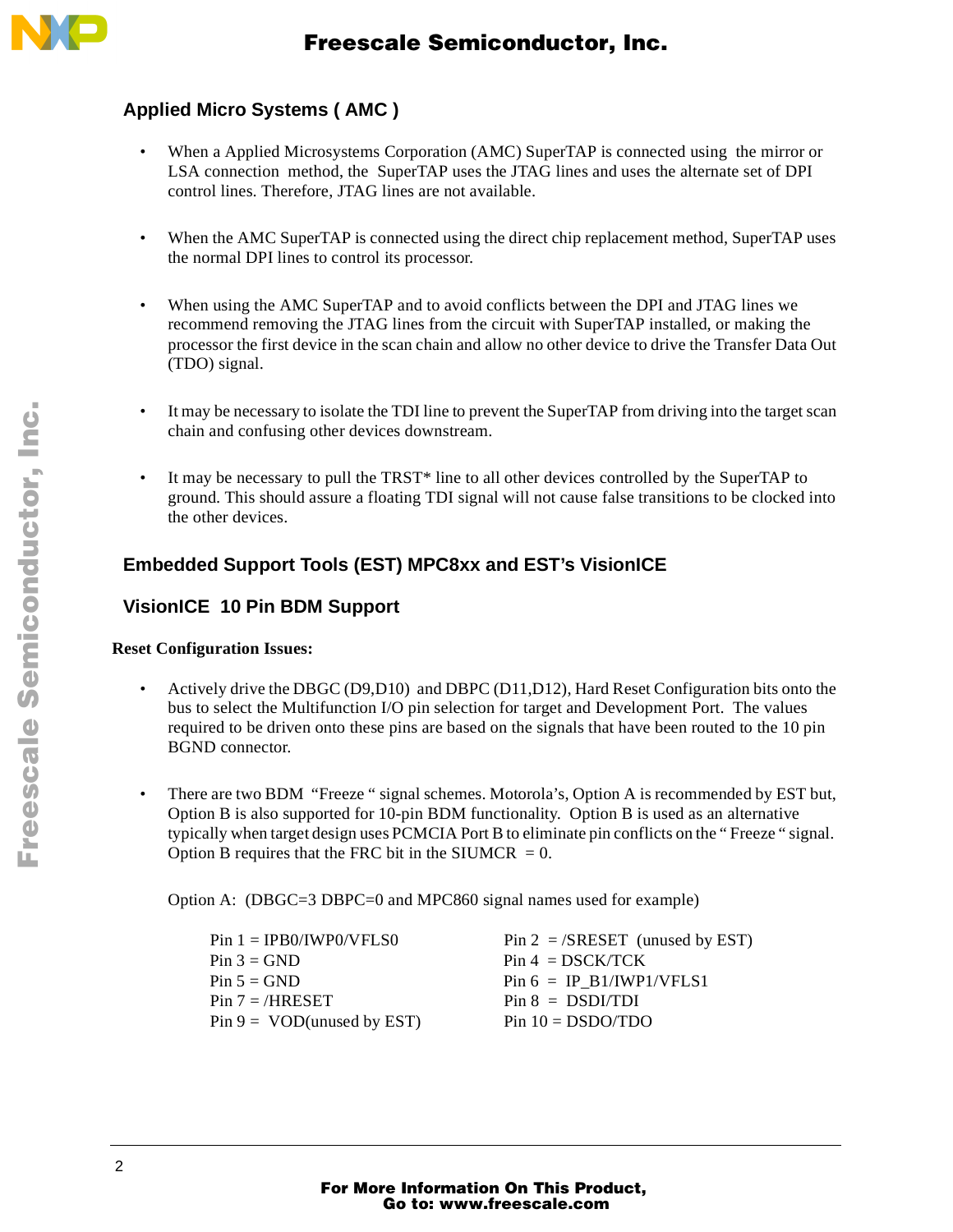

## Freescale Semiconductor, Inc.

Option B: (DBGC = 0 or 1 and FRC = 0)

| $Pin 1 = F RZ/IRQ6$           | $Pin 2 = /SRESET$ (unused by EST) |
|-------------------------------|-----------------------------------|
| $Pin 3 = GND$                 | $Pin 4 = DSCK$                    |
| $Pin 5 = GND$                 | $Pin 6 = FRZ/IRQ6$                |
| $Pin 7 = /HRESET$             | $Pin 8 = DSDI$                    |
| $Pin 9 = VOD$ (unused by EST) | $Pin 10 = DSDO$                   |

- Physically locate the 10 pin connector as close as possible to the processor to minimize trace length and cross coupling of noise onto the BDM signals. Do not run high speed clocks or signals adjacent to the BDM communication signals.
- Ensure that the emulator (10-pin BGND pin 7, /HRESET) is connected directly the /HRESET signal of the processor. This will provide the ability for the emulator to drive and sense the status of / HRESET. The target design should only drive the /HRESET with open collector, open drain type devices. Note: /HRESET should not be tied to /PORESET. (The emulator drives the /HRESET and DSCK to enable BDM operation.)
- To guarantee that JTAG Mode is not accidentally invoked, connect a pull down  $\sim 10K$ ) resistor on the /TRST signal and a pull-up  $\left(\sim\right)10K$  on the TMS signal. When the MPC's development port (BDM) is used, JTAG functionality is disabled. Designs that require both should have a Reset configuration scheme to support the two modes.

### **VisionICE Event System ,Trace Support (Optional Target Connection)**

- The VisionICE Event System requires some of the multifunction MPC860 signals to function in a particular pin configuration modes. This pin configuration will provide detailed information on the processor's code execution when cache is enabled and disabled. Follow the 10-pin BDM recommendations listed previously for Option A plus specific pin assignments.
- The Hard Reset Configuration should actively drive the DBGC and DBPC to specific values. DBGC=3 - Configures the multifunction pins to function as VFLS0, VFLS1, VF0, VF1, VF2, / STS, AT0, AT1, AT2, AT3, OP3. DBPC=  $0 -$  Configures the TCK/DSCK = DSCK, TDO/DSDO  $=$  DSDO, TDI/DSDI = DSDI. It's recommended to actively drive ALL signals of the Hard Reset Configuration word since, other physical connections will be made to the Data Bus when using EST's POD.
- The VisionICE Event System requires a processor CLKOUT for tracing Bus Cycles. Verify that the value in the SCCR (Bits 1 and 2) register are not disabling the CLKOUT from the processor.
- An electrically clean CLKOUT signal is required by the VisionICE Event System. The Clockout must be electrically connected to or a direct copy of MPC Clockout.. If re-driven, the Clockout must be generated via low skew zero propagation delay circuit (i.e. PLL Clock Driver). Typically, internal clock speed should be designed (and configured) to match external bus clock speed for optimum Event & Trace functionality. Contact EST for target designs employing split bus speeds.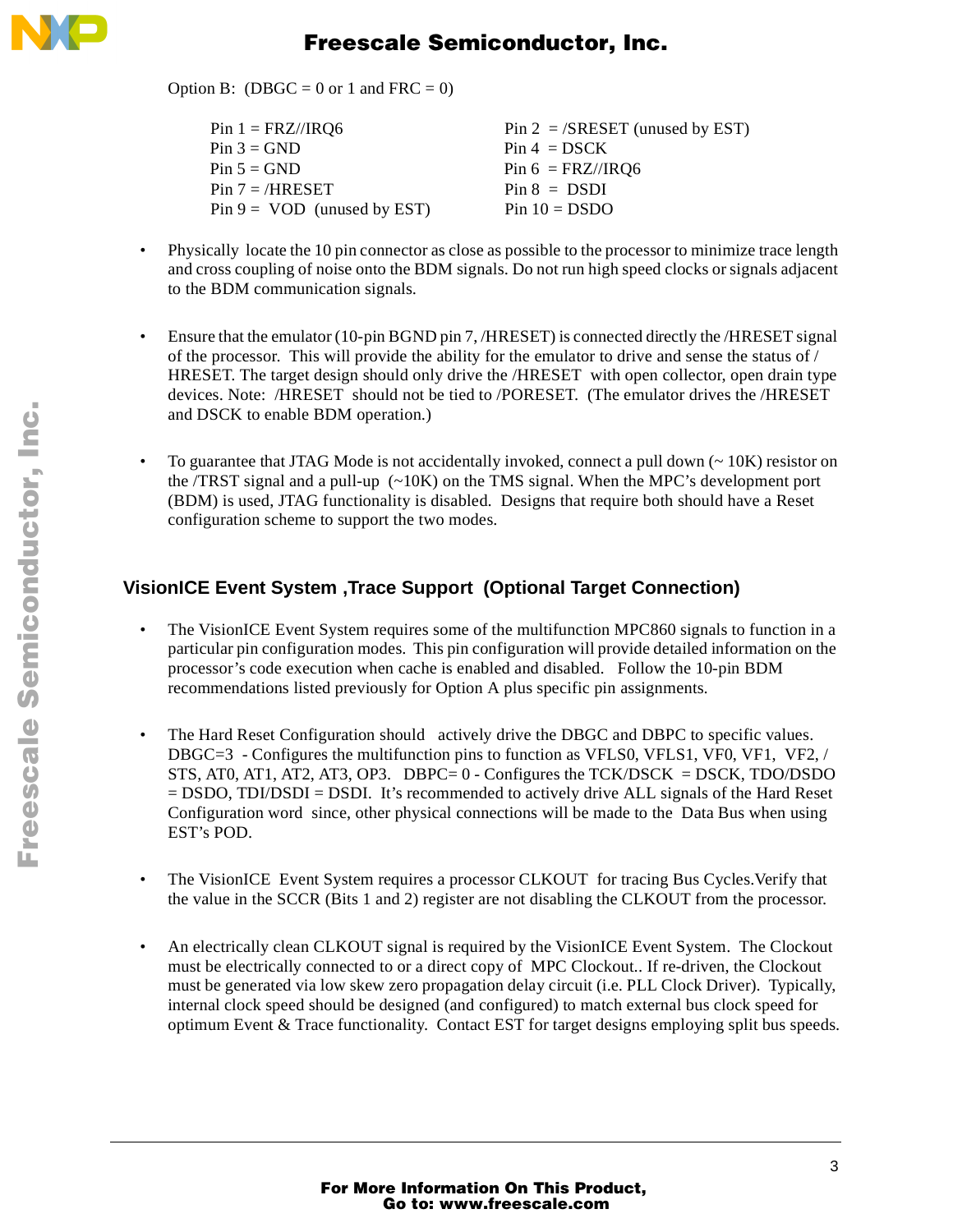

### **General Physical Connection Considerations for EST**

• Connection between the VisionICE Event System and the Target's MPC8xx is done in one of two ways. Other than the signals for BDM connection (Option A above.), the emulator also needs direct physical connection to the MPC's external Address, Data and Control pins. This can be accomplished by one of two methods. The first is to socket the MPC8xx processor and connect to the VisionICE to the socket using EST's Target Adapter product. The second and more convenient method is to design EST's recommended 80 pin connectors into the target design, thus eliminating the need for processor socketing. It's best to contact EST for this type of connection prior to designing the Target.